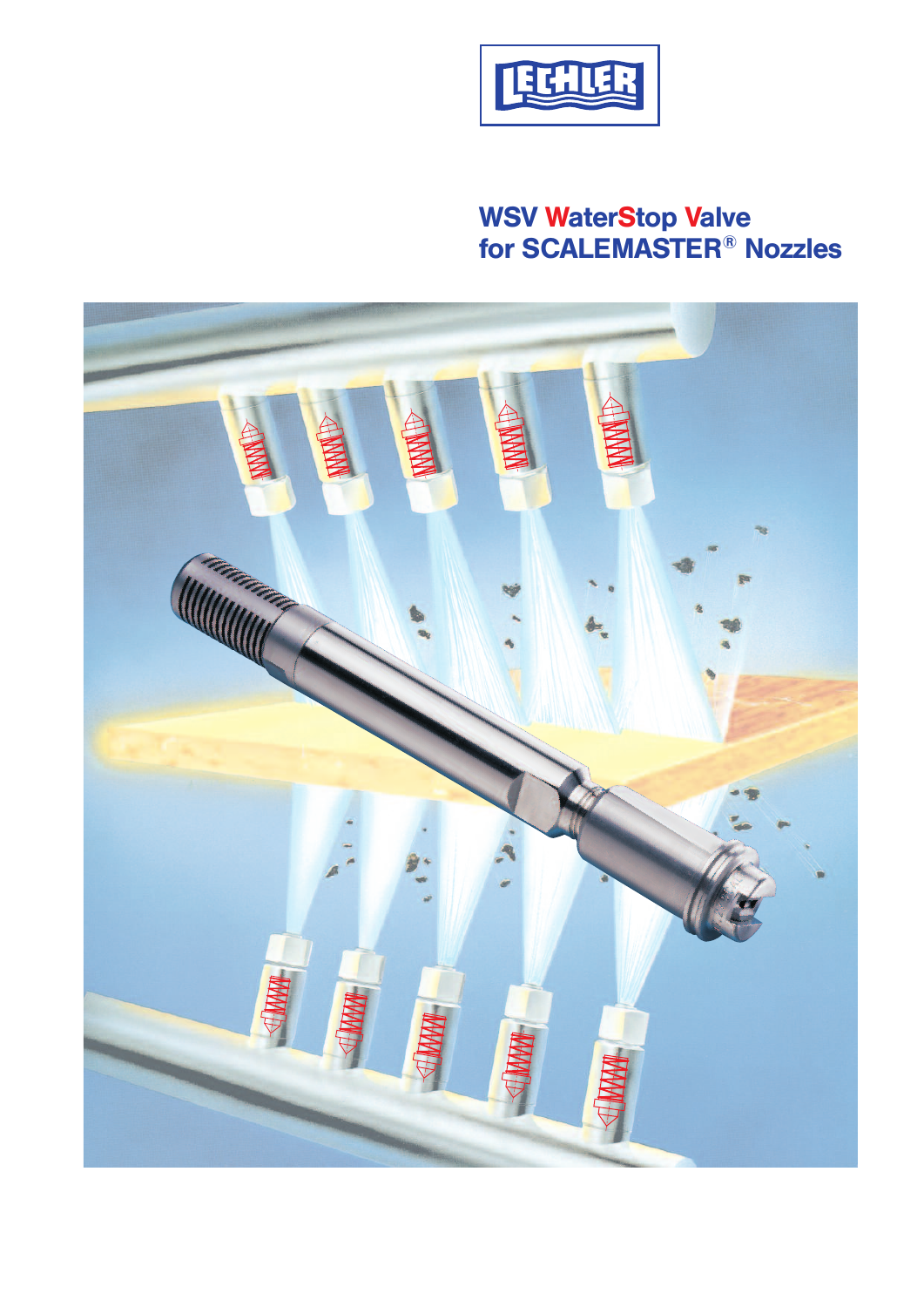### **WSV Water Stop Valve features and benefits**

#### **The problem**

The use of low water pressure pre-fill function is a standard feature in a modern descaling system in order to eliminate hydraulic shock (water hammers) when initiating high pressure spraying through an open header.

However, the low pressure water continuously charged through the open descaling nozzles can cause undesired metallurgical effects due to the uncontrolled cooling especially when rolling critical plates (API-pipe or stainless steel grades) during a »Thermo Mechanical Control Process« (TMCP).

#### **The solution**

The installation of the new Lechler WSV Water Stop Valve for SCALEMASTER® descaling nozzles in front of every nozzle prevents a water flow through the nozzles below a water pressure of 10, respectively 5 bar.

#### **The features**

- $\blacksquare$  The WSV is a check valve which includes the stabilizer
- **n** Every WSV comes with a filter
- **n** Material completely made from stainless steel
- $\blacksquare$  Metallic sealing
- $\blacksquare$  Piston hardened

#### **The advantages and benefits**

- $\blacksquare$  No significant changes of nozzle spray characteristics (width, thickness, liquid distribution)
- $\blacksquare$  No modifications of header required
- **n** Available for nozzle series SCALEMASTER®, MiniSCALEMASTER®, SCALEMASTER® HP and MiniSCALEMASTER<sup>®</sup> HP
- Very large internal free passages for clogging free operation
- $\blacksquare$  Simple design, all four components easy to replace
- **n** Field Test approved
- $\blacksquare$  Long service life



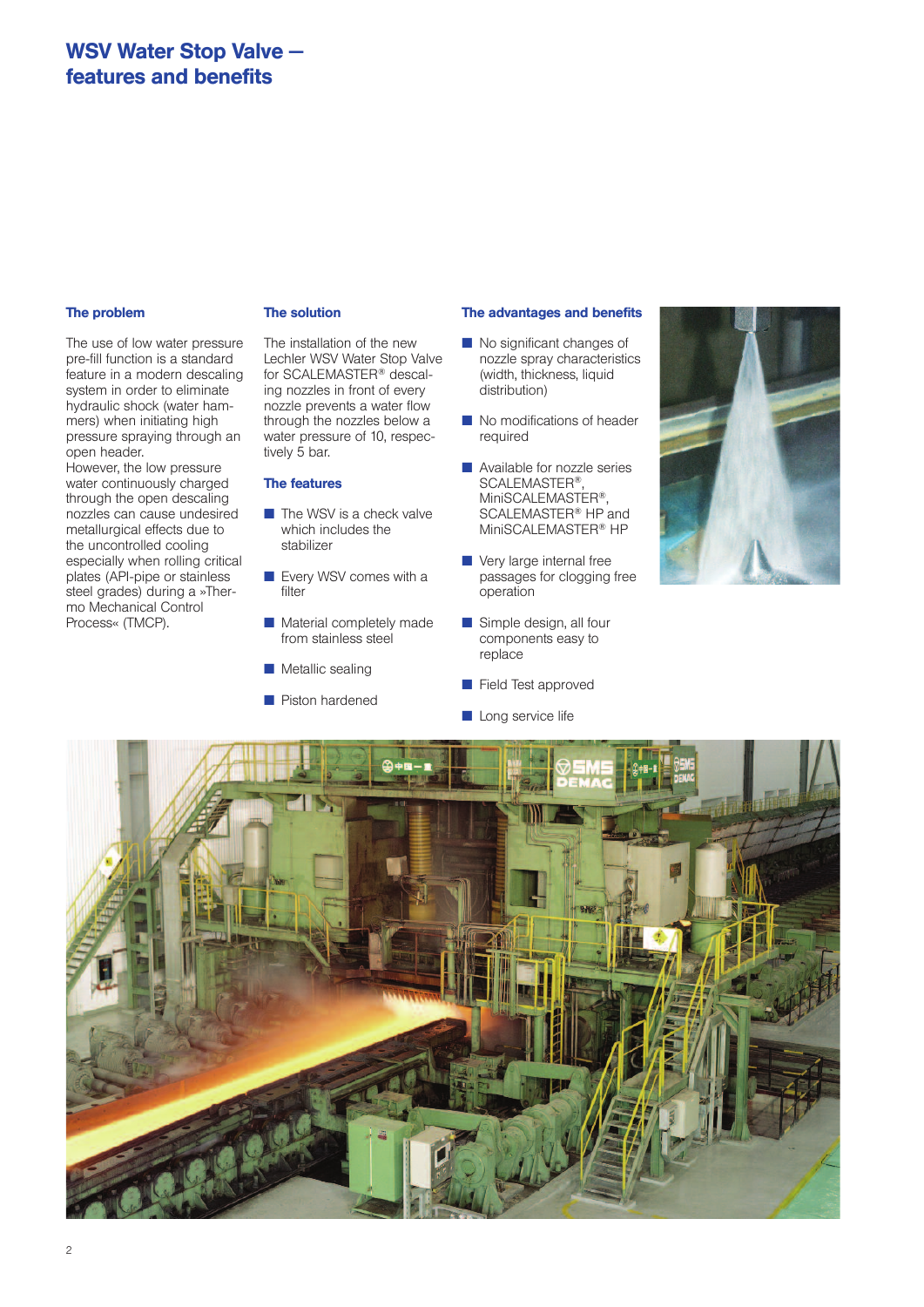### **WSV Water Stop Valve Technical Data**

This page shows the components and basic technical data of the WSV Water Stop Valve.

For further information please do not hesitate to contact us.







**Technical Data**

WSV Water Stop Valve WSV Water Stop Valve, components WSV Water Stop Valve, mounted with nozzle



**Ordering For use in combination with D Weight Filter slit Opening Closing G L number**

| <u>I VI VESTILI VYHIDYHICH VII WINI</u><br>nozzle series | <b>CARL LEADER</b><br>number | $\sim$ , $\sim$ , $\sim$ , $\sim$ , $\sim$<br>pressure<br>[mm] | <b>CALCOMING</b><br>pressure<br>[bar] | width<br>[mm] | ר<br>[mm]   | .<br>[mm] | $\sim$ $-$ | <u>u var mu</u><br>[g] |
|----------------------------------------------------------|------------------------------|----------------------------------------------------------------|---------------------------------------|---------------|-------------|-----------|------------|------------------------|
| SCALEMASTER <sup>®</sup> 694                             | 069.422.1E.01.00.0           | 8                                                              | 5                                     |               | 148         | 21.5      | M18x1      | 242                    |
|                                                          | 069.422.1E.00.00.1           | 14                                                             | 10                                    |               | 148<br>21.5 | M18x1     | 242        |                        |
| SCALEMASTER <sup>®</sup> HP 682                          | 068.220.1E.01.00.0           | 8                                                              | 5                                     |               | 148         | 21.5      | M16x1.5    | 242                    |
|                                                          | 068.220.1E.00.00.1           | 14                                                             | 10                                    |               | 148         | 21.5      | M16x1.5    | 242                    |
| MiniSCALEMASTER <sup>®</sup> 644                         | 064.423.1E.01.00.0           | 8                                                              | 5                                     |               | 140         | 18.8      | M16x1      | 176                    |
|                                                          | 064.423.1E.00.00.0           | 14                                                             | 10                                    |               | 140         | 18.8      | M16x1      | 176                    |
| MiniSCALEMASTER <sup>®</sup> HP 642                      | 064.223.1E.01.00.0           | 8                                                              | 5                                     |               | 140         | 18.8      | M16x1,5    | 176                    |
|                                                          | 064.223.1E.00.00.0           | 14                                                             | 10                                    |               | 140         | 18.8      | M16x1,5    | 176                    |

### **Materials**

| <b>Component</b> | <b>Material</b> |
|------------------|-----------------|
| Valve filter cap | 1.4435          |
| Piston           | 1.4057          |
| Valve spring     | 1.4310          |
| Valve housing    | 14435           |